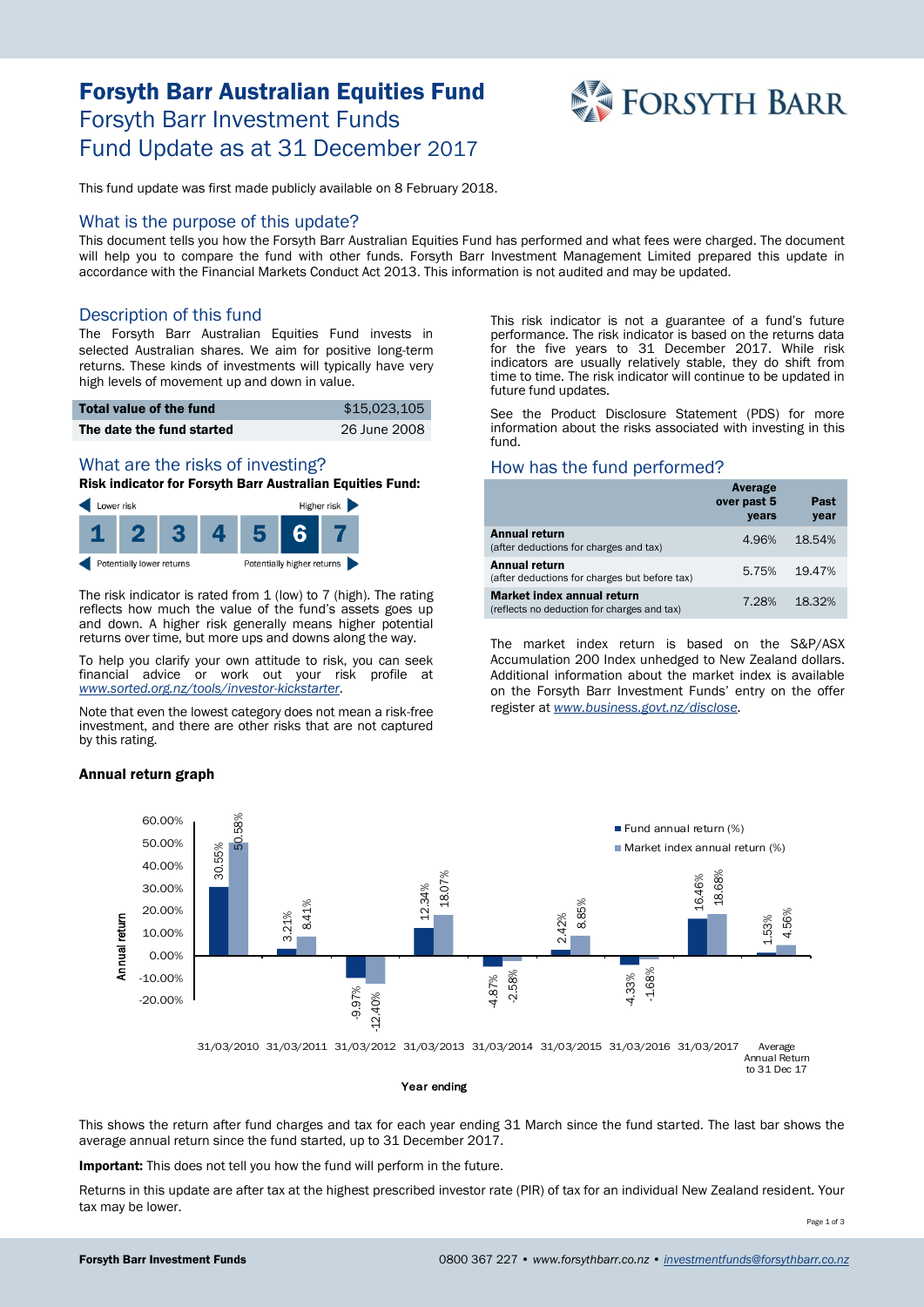# What fees are investors charged?

Investors in the Forsyth Barr Australian Equities Fund are charged fund charges. In the year to 31 March 2017 these were:

|                                                          | % of net asset<br>value <sup>1</sup> |
|----------------------------------------------------------|--------------------------------------|
| <b>Total fund charges</b>                                | 1.32%                                |
| Which are made up of:                                    |                                      |
| Total management and administration<br>charges including | 1.32%                                |
| Manager's basic fee                                      | 1.27%                                |
| Other management and<br>administration charges           | 0.05%                                |
| Total performance-based fees                             | 0.00%                                |
|                                                          | Dollar amount per<br>investor        |
| Other charges                                            | \$0.0                                |

Investors may also be charged individual action fees for specific actions or decisions (for example entry fees). See the PDS for more information about those fees.

Small differences in fees and charges can have a big impact on your investment over the long term.

#### Example of how this applies to an investor

Jane had \$10,000 in the fund at the start of the year of the year, Jane received a return after fund charges 19.47% of her initial \$10,000). This gives Jane a total return after tax of \$1,854 for the year.

## What does the fund invest in?

This shows the types of assets that the fund invests in.

#### Actual investment mix



#### Target investment mix

| Cash and cash equivalents    | 5.00%  |
|------------------------------|--------|
| New Zealand fixed interest   | 0.00%  |
| International fixed interest | 0.00%  |
| Australasian equities        | 85.00% |
| International equities       | 0.00%  |
| Listed property              | 10.00% |
| Unlisted property            | 0.00%  |
| Commodities                  | 0.00%  |
| Other                        | 0.00%  |

#### Top 10 investments

|                | <b>Name</b>                                        | Percentage of<br>fund net assets | <b>Type</b>           | <b>Country</b> | <b>Credit rating</b><br>(if applicable) |
|----------------|----------------------------------------------------|----------------------------------|-----------------------|----------------|-----------------------------------------|
| $\mathbf{1}$   | Commonwealth Bank of Australia Limited             | 8.67%                            | Australasian equities | Australia      |                                         |
| 2              | <b>BHP Billiton Limited</b>                        | 8.13%                            | Australasian equities | Australia      |                                         |
| 3              | <b>Westpac Banking Corporation</b>                 | 8.02%                            | Australasian equities | Australia      |                                         |
| 4              | Rio Tinto Limited                                  | 4.07%                            | Australasian equities | Australia      |                                         |
| 5              | National Australia Bank Limited                    | 4.01%                            | Australasian equities | Australia      |                                         |
| 6              | <b>Woolworths Limited</b>                          | 3.97%                            | Australasian equities | Australia      |                                         |
| $\overline{7}$ | Australia and New Zealand Banking Group<br>Limited | 3.80%                            | Australasian equities | Australia      |                                         |
| 8              | <b>AGL Energy Limited</b>                          | 3.63%                            | Australasian equities | Australia      |                                         |
| 9              | Macquarie Group Limited                            | 3.54%                            | Australasian equities | Australia      |                                         |
| 10             | Origin Energy Limited                              | 3.42%                            | Australasian equities | Australia      |                                         |
|                |                                                    |                                  |                       |                |                                         |

The top 10 investments make up 51.26% of the fund.

We actively manage the fund's foreign currency exposures. As at 31 December 2017, these exposures represented 97.79% of the value of the fund and were unhedged.